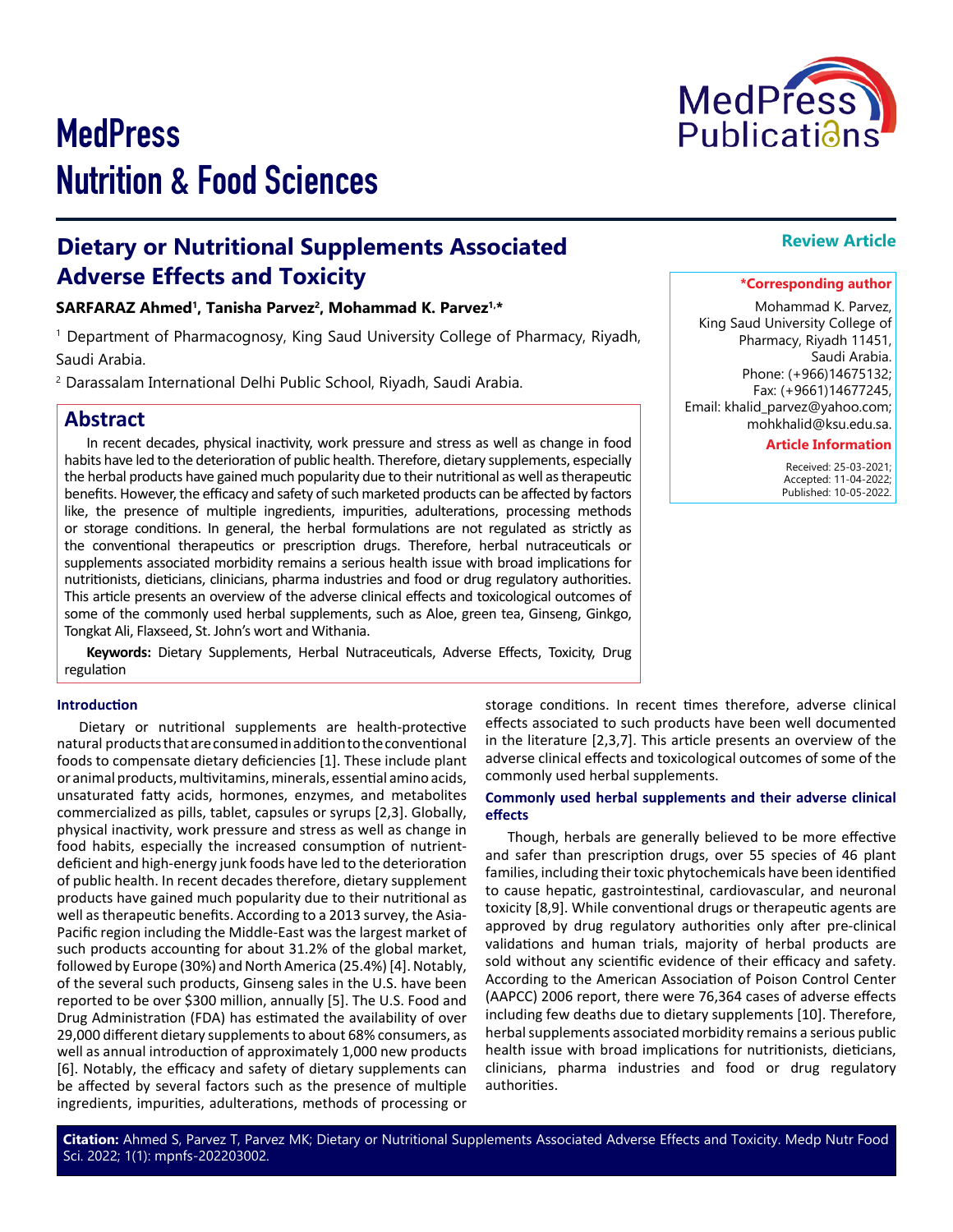#### **Aloe:**

The Aloe plant (*Aloe vera*) is widely used as a dietary supplement in a variety of foods and medications, being one of the largest herbal industries worldwide [11,12]. In food industry, Aloe is used in the manufacture of functional foods; especially health drinks [13] whereas it is sold as pharmaceutical products as tablets, capsules, gels and ointments [14]. Phytochemical analysis of Aloe pulp (gel or latex) has revealed presence of various pharmacologically active polysaccharides and phenolic compounds, notably anthraquinones attribute to their high antioxidative and hypoglycemic efficacies [4,15,16].

Though several case reports on toxicity or hypersensitivity of Aloe are known, there are no published controlled studies on its toxicity is available [17]. Aloe gel can cause skin irritation, hives, cramping and diarrhea to those who are allergic to onion and tulip plants [12]. The first case of Aloe consumption associated hepatitis had been reported in Germany [18]. This was followed by reports from Turkey [19], the U.S. [20], Argentina [21] and South Korea [22].

#### **Green Tea:**

Green tea (*Camellia sinensis*) is a global beverage which is often sold as herbal supplement, especially for its high antioxidant and nerve stimulating benefits attributed to its catechins, caffeine, minerals, vitamins, amino acids, and carbohydrates [23,24,25,26]. Moreover, green tea and its constituents were also found to be effective in preventing oxidative stress and neurological problems. Studies using animal models have shown activities of green tea catechins against degenerative diseases, hyperlipidemia and carcinomas [27,28].

Though green tea and its constituents are beneficial up to a certain dose, consumption of higher doses may cause some adverse effects, including experimental liver toxicity [29]. Animal study has shown that higher intake of green tea might cause oxidative damage of pancreas and liver in hamsters, attributed to catechins [30,31]. In addition, high intake of green tea extract has been reported to induced thyroid enlargement and modified the plasma concentrations of the thyroid hormones in rats [32,33].

#### **Ginseng:**

Ginseng (*Panax ginseng* and *Panax quinquefolius*) root is marketed as dietary supplement known for immunemodulating functions, attributed to its high content saponins, ginsenosides, phenolic and compounds, including carbohydrates and carotenoids [34,35]. In addition, Ginseng consumption has been also reported for anti-aging, anti-diabetic and anti-cancer activities as well as in curing cardiovascular diseases and sexual dysfunction [36].

High doses and long-term usage of Ginseng has been reported with few adverse effects such as morning diarrhea, skin eruption, sleeplessness, edema, decreased appetite, depression, altered blood pressure, headache, mastalgia, nausea, and vaginal bleeding [7]. However, the toxicological assessments of Ginseng have suggested a relatively low frequency of organ toxicity [38]. Notably, interaction of Ginseng with aspirin, trazodone and warfarin has been observed with hyphema, high blood pressure, unconsciousness, coma, and intracerebral hemorrhage [39].

#### **Ginkgo:**

Ginkgo (*Ginkgo biloba*) leaf extract is marketed as a health protective nutritional or dietary supplement, and is one of the most commonly used herbals worldwide [40]. While it is sold as over-the-counter preparation in Germany [41], it is regulated as foodstuff or food supplement in the U.S. [42]. Its standardized special formulation (EGb761) containing various flavone glycosides and terpenoids, is often prescribed in Europe as a nootropic agent in old age and dementia [43]. In addition, Ginkgo is also perceived to improve memory, microcirculation, hypoxia tolerance, and blood viscosity [41].

In general, Ginkgo consumption is safe and well-tolerated at the recommended maximal dose [44]. However, in some cases mild adverse effects like, headache, heart palpitations, constipation etc. have been reported. Notably, raw Ginkgo seeds contain potentially toxic cyanogenic glycosides that can cause a serious allergic skin reaction such as acute generalized exanthematous pustulosis and convulsions [45,46]. In addition, bleeding, seizure and serotonin syndrome could be potential consequences of ginkgo toxicity (https://www.ncbi.nlm.nih.gov/ books/NBK541024/). Gingko have been also associated with an increased risk of bleeding in patients who are on warfarin or aspirin treatment [39].

#### **Tongkat Ali:**

*Eurycoma longifolia* Jack, commercially known as Tongkat Ali is a very popular herbal or dietary supplement [47, 48]. It is generally sold as raw crude powder of dried roots without involving any other chemical processing procedures [49]. A wide range of bioactive compounds such as eurycomanone, eurycomanol, eurycomalactone, canthine-6-one alkaloid, tannins, quanissoids, and triterpenes have been isolated from its roots [50,51]. These compounds are attributed to its antipyretic, antimalarial, antibacterial, and antitumor properties and aphrodisiac effect in males [52-54]. In addition, Tongkat has been also documented for its antioxidative properties due to high concentrations of superoxide dismutase [55, 56]. Notably, it has gained considerable attention in Malaysia where it is used as health additive in coffee and other drinks [57].

In clinical studies, a daily dose of about 100 mg/day is considered quite safe without any adverse effects [56]. In subacute toxicity study, Tongkat at doses above 1200 mg/kg (equivalent to 8200 mg taken by a 70 kg man) caused pathological changes in rat liver [54].

#### **Flaxseed:**

Flax (*Linum usitatissimum*) is categorized as a functional food. Milled flaxseed supplementation of the diet has several healthy benefits, of which cardiovascular disease and cancer are the bestresearched areas ([8]. Flaxseed is a rich source of the omega-3 fatty acid, alpha linolenic acid and secoisolariciresinol diglucoside, which are attributed to dyslipidemia, anti-inflammatory, antioxidative, and anti-diabetes salutations [59]. Also, flaxseed tablets or drinks are shown to be effective in weight-loss through hunger suppression [60].

Although no toxicity of flaxseed has ever been reported in clinical studies, its ingredients like cyanogenic glycosides and linatine are potentially toxic [61]. Nonetheless, these compounds are instable when subjected to thermal and mechanical processes, including boiling and microwave cooking [62,63].

#### **St. John's Wort:**

St. John's Wort (*Hypericum perforatum*) is an effective dietary supplement for treating anxiety, depression, mood disorders, insomnia, attention-deficit hyperactivity disorder, somatic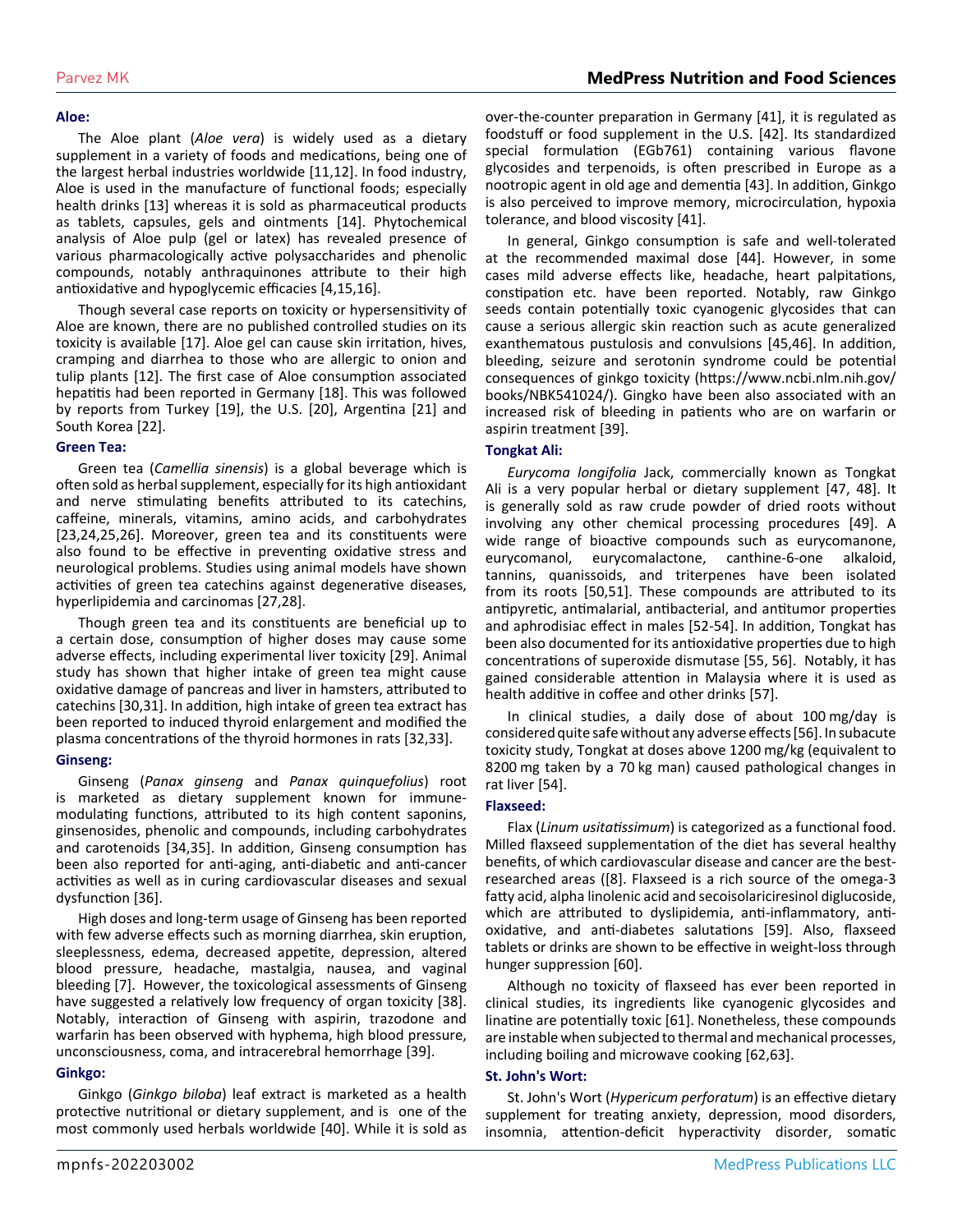symptom disorder, stress and inflammation [64,65,66,67]. In addition to hypericin and hyperforin, which are the major bioactive compounds, several flavonoids, phloroglucinols, napthodianthrones, xanthones and proanthocyanidins have been also identified as active principles in the plant [64,66]. Notably therefore, St. John's wort has gained competing status as the only herbal antidepressant alternative to standard antidepressant drugs [68]. In recent times, it has become one of the high selling herbal supplements in North America, Europe and Asia [68].

Interaction of St. John's Wort with other conventional drugs such as warfarin, phenoprocumon, cyclosporine, oral contraceptives, theophylline, digoxin, indinavir and lamivudine have been reported to cause headache, nausea, vomiting, epigastric pain, anxiety, irregular menstrual bleeding, and intrinsic hepatotoxicity etc. [9].

#### **Withania:**

Withania (*Withania somnifera*), also known as Indian Ginseng (Ashwagandha) or Winter Cherry is a dietary supplement. Its root decoction is especially used as health restorative nutrient by pregnant and nursing women for its milk thickening property [69]. In addition; it has anti-stress, neuroprotective, immunomodulatory, analgesic, anti-inflammatory, and cardioprotective effects [70]. The pharmacological salutations of Withania roots are attributed to withanine, withasomnin, withanolide and sitoindosides [71].

In general, Withania is considered safe and without any major adverse effects. However, several cases of liver injury have been reported in patients who consumed marketed herbal formulations containing Withania ([https://www.ncbi.nlm.nih.](https://www.ncbi.nlm.nih.gov/books/NBK548536/) [gov/books/NBK548536/\)](https://www.ncbi.nlm.nih.gov/books/NBK548536/).

#### **Regulations for herbal dietary supplements:**

In the U.S., dietary supplements are defined and regulated according to the 1994 Dietary Supplement Health and Education Act (DSHEA) 1994 [72,73]. Herbal supplements are regulated by the both DSHEA and FDA, but not as strictly as prescription or over-the-counter drugs. Also, the efficacy of a marketed dietary supplement is not required under the U.S. law [74]. Nonetheless, DSHEA has recommended the legal definition, labeling requirements, and process for adverse effects reporting for such dietary supplements. FDA has also issued formal guidance to ensure that their methods for preparation, composition, purity, packaging, labeling, and storage are well documented. The manufactures must therefore, (i) accurately label all ingredients and ensure of any contaminants, (ii) provide research to support the claimed benefit, and include a disclaimer that the FDA hasn't evaluated the claim, (iii) avoid making false or unsupported claims to sell such products. In addition, The Dietary Supplement and Nonprescription Drug Consumer Protection Act (NDCPA) 2006 has further, enforced the manufacturers to report any adverse side effects of their products to the FDA to further determine their safety. With these controls, the regulatory authorities provide assurance to the consumers that the marketed herbal supplements meet certain quality standards, and can remove toxic or health compromising products from the market. Notably, while such guidelines are strictly followed in the U.S., these are either unregulated or partially regulated in other countries. In view of the growing evidences of herbal or dietary supplements associated adverse clinical effects, other countries, especially those with high consumers must implement the FDA, DSHEA or

#### NDCPA guidelines.

#### **Conclusion:**

Generally, consumption of herbal or dietary supplement products are believed to be more effective and safer than conventional therapeutics. In recent decades however, adverse clinical effects associated to such products have been well documented. Therefore, herbal nutraceuticals or supplements associated morbidity remains a serious issue with broad implications for nutritionists, dieticians, clinicians, pharma industries and health authorities. In view of this, a comprehensive experimental or pre-clinical studies on cytotoxicity, genotoxicity, dose tolerance, safety pharmacology and toxicokinetic must be carried out prior to commercialization of such products. Though the U.S. drug authorities have implemented certain regulatory controls, these cannot guarantee the safety of certain herbal supplements. Most importantly, consumers should be educated and made aware that the marketed herbal supplements may contain ingredients with significant adverse effects.

#### **References:**

- 1. [Frey IH, Heuer T, 2017. Characterization of vitamin and](https://pubmed.ncbi.nlm.nih.gov/28629485/)  [mineral supplement users differentiated according to their](https://pubmed.ncbi.nlm.nih.gov/28629485/)  [motives for using supplements; results of the German](https://pubmed.ncbi.nlm.nih.gov/28629485/) [National Nutrition Monitoring \(NEMONIT\)", Public Health](https://pubmed.ncbi.nlm.nih.gov/28629485/)  [Nutr, 20, 2173–2182.](https://pubmed.ncbi.nlm.nih.gov/28629485/)
- 2. [Ronis J, Martin J, Pedersen KB, Watt J, 2018. Adverse](https://www.ncbi.nlm.nih.gov/pmc/articles/PMC6380172/) [effects of nutraceuticals and dietary supplements. Annu](https://www.ncbi.nlm.nih.gov/pmc/articles/PMC6380172/)  [Rev Pharmacol Toxicol, 06: 583–601.](https://www.ncbi.nlm.nih.gov/pmc/articles/PMC6380172/)
- 3. [Knapika JJ, Troneb DW, Steelman RA, Farina EK, Liebermana](https://www.sciencedirect.com/science/article/pii/S0278691522000370)  [HR, 2022. Adverse effects associated with use of specific](https://www.sciencedirect.com/science/article/pii/S0278691522000370)  [dietary supplements: The US Military Dietary Supplement](https://www.sciencedirect.com/science/article/pii/S0278691522000370)  [Use Study Food and Chemical Toxicology. Food Chem](https://www.sciencedirect.com/science/article/pii/S0278691522000370)  [Toxicol. 61, 112840.](https://www.sciencedirect.com/science/article/pii/S0278691522000370)
- 4. [AlTamimi JZ, 2019. Awareness of the Consumption of](https://www.hindawi.com/journals/jnme/2019/4641768/)  [Dietary Supplements among Students in a University in](https://www.hindawi.com/journals/jnme/2019/4641768/)  [Saudi Arabia. J Nutr Metab, 2019, 4641768.](https://www.hindawi.com/journals/jnme/2019/4641768/)
- 5. [Melvin W, 2006. Dietary supplements and sports](https://pubmed.ncbi.nlm.nih.gov/18500959/)  [performance: Herbals. J Intl Soc Sports Nutr, 3, 1-6.](https://pubmed.ncbi.nlm.nih.gov/18500959/)
- 6. Sarubin A, 2000. The Health Professional's Guide to Popular Dietary Supplements. Chicago, IL: American Dietetic Association.
- 7. [Parvez MK, Rishi V, 2019. Herb-Drug Interactions and](https://pubmed.ncbi.nlm.nih.gov/30914020/#:~:text=Several cases of hepatotoxicity due,reactions and the underlying mechanisms.)  [Hepatotoxicity. Curr Drug Metab, 20, 275-282.](https://pubmed.ncbi.nlm.nih.gov/30914020/#:~:text=Several cases of hepatotoxicity due,reactions and the underlying mechanisms.)
- 8. [Hudson A, Lopez E, Almalki AJ, Roe AL, Calderón AI. 2018.](https://pubmed.ncbi.nlm.nih.gov/29672820/)  [A Review of the toxicity of compounds found in herbal](https://pubmed.ncbi.nlm.nih.gov/29672820/)  [dietary supplements. Planta Med. 84, 613-626.](https://pubmed.ncbi.nlm.nih.gov/29672820/)
- 9. [Charen E, Harbord N, 2020. Toxicity of Herbs, Vitamins,](https://pubmed.ncbi.nlm.nih.gov/32147004/)  [and Supplements. Adv Chronic Kidney Dis. 27, 67-71.](https://pubmed.ncbi.nlm.nih.gov/32147004/)
- Bronsten AC, Spyker DA, Cantilena LR Jr, Green J, Rumack BH, Heard SE, 2006. Annual report of the American association of poison control centers' National Poison Data System (NPDS). Clin Toxicol. (Phila), 45, 815-917.
- 11. [Eshun K, He Q, 2004. Aloe vera: A valuable ingredient](https://pubmed.ncbi.nlm.nih.gov/15116756/)  [for the food, pharmaceutical and cosmetic industries—A](https://pubmed.ncbi.nlm.nih.gov/15116756/)  [review. Crit Rev Food Sci Nutr. 44, 91–6.](https://pubmed.ncbi.nlm.nih.gov/15116756/)
- 12. [Guo X, Mei N, 2016. Aloe vera: A review of toxicity and](https://www.ncbi.nlm.nih.gov/pmc/articles/PMC6349368/#:~:text=Chemical analysis reveals that the,as phototoxicity and hypersensitive reactions.)  [adverse clinical effects. J Environ Sci Health C Environ](https://www.ncbi.nlm.nih.gov/pmc/articles/PMC6349368/#:~:text=Chemical analysis reveals that the,as phototoxicity and hypersensitive reactions.)  [Carcinog Ecotoxicol Rev. 34, 77–96.](https://www.ncbi.nlm.nih.gov/pmc/articles/PMC6349368/#:~:text=Chemical analysis reveals that the,as phototoxicity and hypersensitive reactions.)
- 13. [Saccu D, Bogoni P, Procida G, 2001. Aloe exudate:](https://pubmed.ncbi.nlm.nih.gov/11599983/)  [Characterization by reversed phase HPLC and head-space](https://pubmed.ncbi.nlm.nih.gov/11599983/)  [GC-MS. J Agric Food Chem. 4, 4526–30.](https://pubmed.ncbi.nlm.nih.gov/11599983/)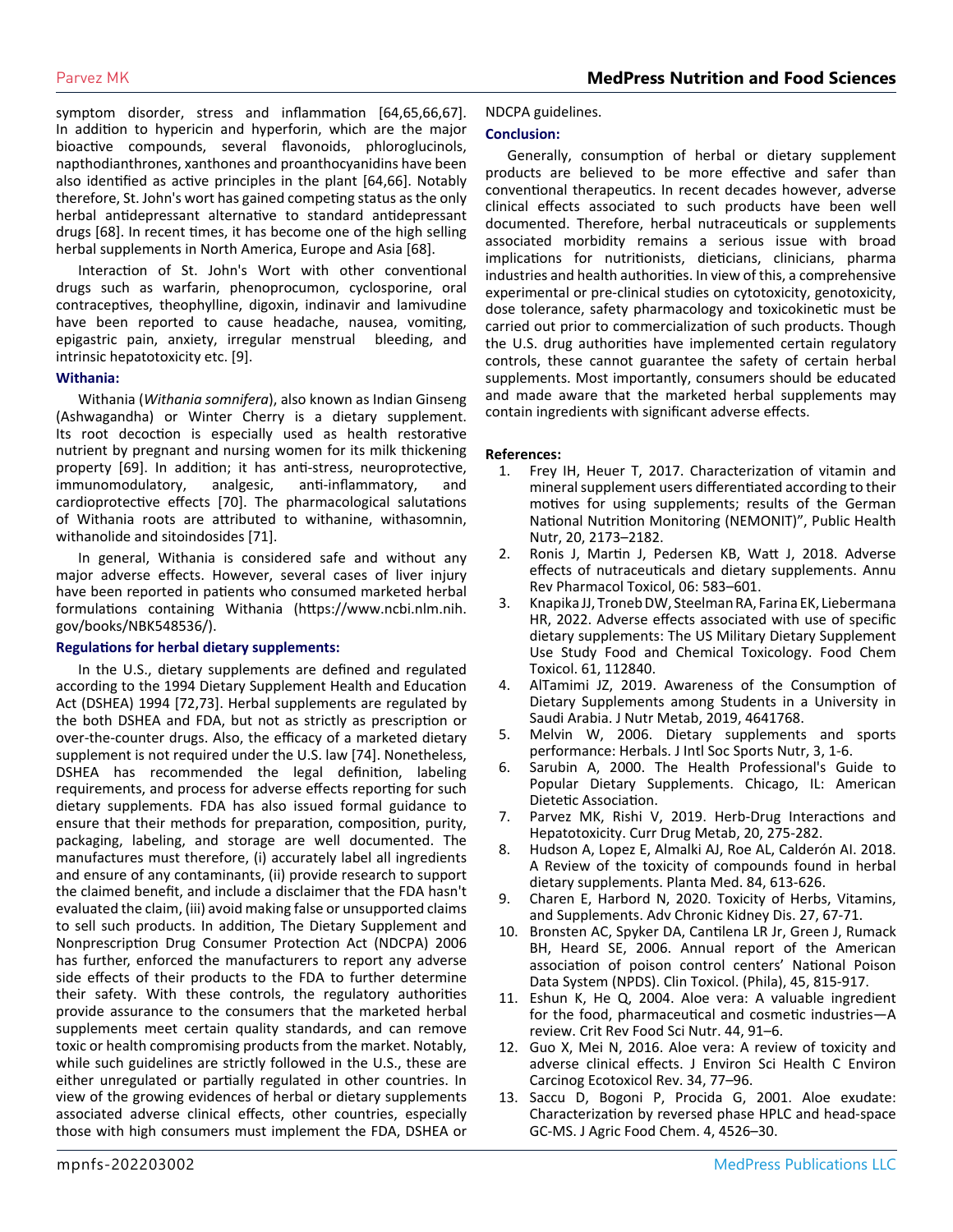# Parvez MK **MedPress Nutrition and Food Sciences**

- 14. [Hamman JH, 2008. Composition and applications of Aloe](https://pubmed.ncbi.nlm.nih.gov/18794775/#:~:text=These biological activities include promotion,anticancer%2C immunomodulatory and gastroprotective properties.)  [vera leaf gel. Molecules 13, 599–616.](https://pubmed.ncbi.nlm.nih.gov/18794775/#:~:text=These biological activities include promotion,anticancer%2C immunomodulatory and gastroprotective properties.)
- 15. [Miladi S, Damak M, 2008. In vitro antioxidant activities](https://www.semanticscholar.org/paper/IN-VITRO-ANTIOXIDANT-ACTIVITIES-OF-Aloe-vera-LEAF-Miladi-Damak/f9b905b5517051c87d888a89b79b3e64d1b21452)  [of Aloe vera leaf skin extracts. J Soc Chim Tunisie, 10,](https://www.semanticscholar.org/paper/IN-VITRO-ANTIOXIDANT-ACTIVITIES-OF-Aloe-vera-LEAF-Miladi-Damak/f9b905b5517051c87d888a89b79b3e64d1b21452) [101e109.](https://www.semanticscholar.org/paper/IN-VITRO-ANTIOXIDANT-ACTIVITIES-OF-Aloe-vera-LEAF-Miladi-Damak/f9b905b5517051c87d888a89b79b3e64d1b21452)
- 16. Cosmetic Ingredient Review Expert Panel (CIR), 2007. Final report on the safety assessment of Aloe andongensis extract, Aloe andongensis leaf juice, Aloe arborescens leaf extract, Aloe arbrescens leaf juice, Aloe arborescens leaf protoplasts, Aloe barbadensis flower extract, Aloe barbadensis leaf, Aloe barbadensis leaf extract, Aloe barbadensis leaf juice, Aloe barbadensis leaf polysaccharides, Aloe barbadensis leaf water, Aloe ferox leaf extract, Aloe ferox leaf juice, and Aloe ferox leaf juice extract. Int J Toxicol. 26 (Suppl 2),1–50.
- 17. [Steenkamp V, Stewart MJ, 2007. Medicinal applications](https://www.tandfonline.com/doi/full/10.1080/13880200701215307)  [and toxicological activities of Aloe products. Pharm Bio.](https://www.tandfonline.com/doi/full/10.1080/13880200701215307)  [45, 411–420.](https://www.tandfonline.com/doi/full/10.1080/13880200701215307)
- 18. [Rabe C, Musch A, Schirmacher P, Kruis W, Hoffmann R,](https://www.ncbi.nlm.nih.gov/pmc/articles/PMC4205424/) [2005. Acute hepatitis induced by an Aloe vera preparation:](https://www.ncbi.nlm.nih.gov/pmc/articles/PMC4205424/)  [a case report. World J Gastroenterol. 11, 03–304.](https://www.ncbi.nlm.nih.gov/pmc/articles/PMC4205424/)
- 19. [Kanat O, Ozet A, Ataergin S, 2006. Aloe vera-induced acute](https://pubmed.ncbi.nlm.nih.gov/17142185/)  [toxic hepatitis in a healthy young man. Eur J Intern Med.](https://pubmed.ncbi.nlm.nih.gov/17142185/)  [17, 589.](https://pubmed.ncbi.nlm.nih.gov/17142185/)
- 20. [Bottenberg MM, Wall GC, Harvey RL, Habib S, 2007. Oral](https://pubmed.ncbi.nlm.nih.gov/17726067/)  [Aloe vera-induced hepatitis. Ann Pharmacother,.41,](https://pubmed.ncbi.nlm.nih.gov/17726067/) [1740–1743.](https://pubmed.ncbi.nlm.nih.gov/17726067/)
- 21. [Curciarello J, De Ortuzar S, Borzi S, Bosia D, 2008. Severe](https://pubmed.ncbi.nlm.nih.gov/18783689/) [acute hepatitis associated with intake of Aloe vera tea.](https://pubmed.ncbi.nlm.nih.gov/18783689/)  [Gastroenterol Hepatol. 31, 436–438.](https://pubmed.ncbi.nlm.nih.gov/18783689/)
- 22. [Yang HN, Kim DJ, Kim YM, Kim BH, Sohn KM, Choi MJ, Choi](https://pubmed.ncbi.nlm.nih.gov/20191055/#:~:text=Their clinical manifestation%2C laboratory findings,a causative agent in hepatotoxicity.)  [YH, 2010. Aloe-induced toxic hepatitis. J Korean Med Sci.](https://pubmed.ncbi.nlm.nih.gov/20191055/#:~:text=Their clinical manifestation%2C laboratory findings,a causative agent in hepatotoxicity.)  [25, 492–495.](https://pubmed.ncbi.nlm.nih.gov/20191055/#:~:text=Their clinical manifestation%2C laboratory findings,a causative agent in hepatotoxicity.)
- 23. [Babu PV, Sabitha KE, Shyamaladevi CS, 2006. Therapeutic](https://pubmed.ncbi.nlm.nih.gov/16860299/#:~:text=But green tea by providing,cardiac dysfunction in diabetes mellitus.)  [effect of green tea extract on oxidative stress in aorta and](https://pubmed.ncbi.nlm.nih.gov/16860299/#:~:text=But green tea by providing,cardiac dysfunction in diabetes mellitus.)  [heart of streptozotocin diabetic rats. Chem Biol Interact.](https://pubmed.ncbi.nlm.nih.gov/16860299/#:~:text=But green tea by providing,cardiac dysfunction in diabetes mellitus.)  [162, 114-120.](https://pubmed.ncbi.nlm.nih.gov/16860299/#:~:text=But green tea by providing,cardiac dysfunction in diabetes mellitus.)
- 24. [Unno K, Takabayashi F, Yoshida H, Choba D, Fukutomi R,](https://pubmed.ncbi.nlm.nih.gov/16957869/#:~:text=Mice were fed water containing,it did delay brain senescence.)  [Kikunaga N, Kishido T, Oku N, Hoshino M, 2007. Daily](https://pubmed.ncbi.nlm.nih.gov/16957869/#:~:text=Mice were fed water containing,it did delay brain senescence.)  [consumption of green tea catechin delays memory](https://pubmed.ncbi.nlm.nih.gov/16957869/#:~:text=Mice were fed water containing,it did delay brain senescence.) [regression in aged mice. Biogerontology 8, 89-95.](https://pubmed.ncbi.nlm.nih.gov/16957869/#:~:text=Mice were fed water containing,it did delay brain senescence.)
- 25. [Chatterjee A, Saluja M, Agarwal G, Alam M, 2012. Green](https://www.ncbi.nlm.nih.gov/pmc/articles/PMC3459493/) [tea: A boon for periodontal and general health, J Indian](https://www.ncbi.nlm.nih.gov/pmc/articles/PMC3459493/)  [Soc Periodontol. 16, 161-167.](https://www.ncbi.nlm.nih.gov/pmc/articles/PMC3459493/)
- 26. [Prasanth MI , Sivamaruthi BS, Chaiyasut C, Tencomnao T,](https://pubmed.ncbi.nlm.nih.gov/30813433/)  [2019 A Review of the Role of Green Tea \(Camellia sinensis\)](https://pubmed.ncbi.nlm.nih.gov/30813433/)  [in Antiphotoaging, Stress Resistance, Neuroprotection,](https://pubmed.ncbi.nlm.nih.gov/30813433/)  [and Autophagy. Nutrients 11, 474.](https://pubmed.ncbi.nlm.nih.gov/30813433/)
- 27. [Vanessa C, Gary W 2004, A Review of the Health Effects of](https://pubmed.ncbi.nlm.nih.gov/15570050/)  [Green Tea Catechins in In Vivo Animal Models. J Nutr. 134,](https://pubmed.ncbi.nlm.nih.gov/15570050/) [3431S-3440S.](https://pubmed.ncbi.nlm.nih.gov/15570050/)
- 28. [Roomi MW, Ivanov V, Kalinovsky T, Niedzwiecki A, RathIn](https://pubmed.ncbi.nlm.nih.gov/15965275/)  [M, 2007. In vitro and in vivo antitumorigenic activity of](https://pubmed.ncbi.nlm.nih.gov/15965275/)  [a mixture of lysine, proline, ascorbic acid, and green tea](https://pubmed.ncbi.nlm.nih.gov/15965275/) [extract on human breast cancer lines MDA-MB-231 and](https://pubmed.ncbi.nlm.nih.gov/15965275/)  [MCF-7. Medical Oncol. 22, 129-138.](https://pubmed.ncbi.nlm.nih.gov/15965275/)
- 29. [Schmidt M, Schmitz HJ, Baumgart A, Guedon D, Netsch](https://pubmed.ncbi.nlm.nih.gov/15621343/) [MI, Kreuter MH, Schmidlin CB, Schrenk D, 2005. Toxicity of](https://pubmed.ncbi.nlm.nih.gov/15621343/)  [green tea extracts and their constituents in rat hepatocytes](https://pubmed.ncbi.nlm.nih.gov/15621343/)  [in primary culture. Food Chem Toxicol, 43, 307-314.](https://pubmed.ncbi.nlm.nih.gov/15621343/)
- 30. [Takabayashi F, Tahara S, Kanerko T, Harada N, 2004. Effect](https://pubmed.ncbi.nlm.nih.gov/15630222/)  [of green tea catechins on oxidative DNA damage of hamster](https://pubmed.ncbi.nlm.nih.gov/15630222/) [pancreas and liver induced by Nnitrosobis \(2-oxopropyl\)](https://pubmed.ncbi.nlm.nih.gov/15630222/)  [amine and/or oxidized soybean oil. Biofactors 21, 335-337.](https://pubmed.ncbi.nlm.nih.gov/15630222/)
- 31. [Yun SY, Kim SP, Song DK, 2006. Effects of \(-\)-epigallocatechin-](https://pubmed.ncbi.nlm.nih.gov/16765345/)[3-gallate on pancreatic beta-cell damage in streptozotocin](https://pubmed.ncbi.nlm.nih.gov/16765345/)[induced diabetic rats. Eur J Pharmacol, 541,115-121.](https://pubmed.ncbi.nlm.nih.gov/16765345/)
- 32. [Sakamoto Y, Mikuriya H, Tayama K, Takahashi H,](https://pubmed.ncbi.nlm.nih.gov/11808919/#:~:text=The degree and incidence of,to antithyroid effects of catechins.)  [Nagasawa A, Yano N, Yuzawa K, Ogata A, Aoki N, 2001.](https://pubmed.ncbi.nlm.nih.gov/11808919/#:~:text=The degree and incidence of,to antithyroid effects of catechins.)  [Goitrogenic effects of green tea extract catechins by](https://pubmed.ncbi.nlm.nih.gov/11808919/#:~:text=The degree and incidence of,to antithyroid effects of catechins.)  [dietary administration in rats. Arch Toxicol. 75, 591-596.](https://pubmed.ncbi.nlm.nih.gov/11808919/#:~:text=The degree and incidence of,to antithyroid effects of catechins.)
- 33. [Satoh K, Sakamoto Y, Ogata A, Nagai F, Mikuriya H,](https://pubmed.ncbi.nlm.nih.gov/12065214/)  [Numazawa M, Yamada K, Aoki N, 2002. Inhibition of](https://pubmed.ncbi.nlm.nih.gov/12065214/)  [aromatase activity by green tea extract catechins and their](https://pubmed.ncbi.nlm.nih.gov/12065214/)  [endocrinological effect of oral administration in rats. Food](https://pubmed.ncbi.nlm.nih.gov/12065214/)  [Chem Toxicol. 40, 925-33](https://pubmed.ncbi.nlm.nih.gov/12065214/)
- 34. [He M, Huang X, Liu, S. Guo C, Xie Y, 2018. A.H. Meijer, et al.](https://pubmed.ncbi.nlm.nih.gov/29925101/)  [The difference between white and red ginseng: Variations](https://pubmed.ncbi.nlm.nih.gov/29925101/)  [in ginsenosides and immunomodulation. Planta Medica,](https://pubmed.ncbi.nlm.nih.gov/29925101/)  [84, 845-854.](https://pubmed.ncbi.nlm.nih.gov/29925101/)
- 35. [Riaz M, Rahman NU, Zia-Ul-Haq M, Jaffar HZE, Manea](https://www.sciencedirect.com/science/article/pii/S0924224418302735)  [R, 2019, 1Ginseng: A dietary supplement as immune](https://www.sciencedirect.com/science/article/pii/S0924224418302735)[modulator in various diseases. Trends Food Sci Technol.](https://www.sciencedirect.com/science/article/pii/S0924224418302735)  [83, 12-30.](https://www.sciencedirect.com/science/article/pii/S0924224418302735)
- 36. [Ru WD, Wang YXu, X He, Ye. Sun, Qian, L. et al., 2015.](https://pubmed.ncbi.nlm.nih.gov/25788049/)  [Chemical constituents and bioactivities of Panax ginseng.](https://pubmed.ncbi.nlm.nih.gov/25788049/)  [Drug Discov Ther. 9, 23-32.](https://pubmed.ncbi.nlm.nih.gov/25788049/)
- 37. [Ru WD, Wang YXu, X He, Ye. Sun, Qian, L. et al., 2015.](https://pubmed.ncbi.nlm.nih.gov/25788049/)  [Chemical constituents and bioactivities of Panax ginseng.](https://pubmed.ncbi.nlm.nih.gov/25788049/)  [Drug Discov Ther. 9, 23-32.](https://pubmed.ncbi.nlm.nih.gov/25788049/)
- 38. [Paik DJ, Lee Ch, 2015. Review of cases of patient risk](https://www.ncbi.nlm.nih.gov/pmc/articles/PMC4452531/#:~:text=Siegel %5B16%5D described the unfavorable,and hypotension (%E2%88%BC10%25).)  [associated with ginseng abuse and misuse. J Ginseng Res.](https://www.ncbi.nlm.nih.gov/pmc/articles/PMC4452531/#:~:text=Siegel %5B16%5D described the unfavorable,and hypotension (%E2%88%BC10%25).)  [39, 89–93.](https://www.ncbi.nlm.nih.gov/pmc/articles/PMC4452531/#:~:text=Siegel %5B16%5D described the unfavorable,and hypotension (%E2%88%BC10%25).)
- 39. [Parvez MK, Anjum N, 2022. Liver diseases and adverse](https://pubmed.ncbi.nlm.nih.gov/30914020/)  [reactions induced by medicinal herbs and herb-rrug](https://pubmed.ncbi.nlm.nih.gov/30914020/)  [interactions. Gastrenterol Hepatol Lett. 4, 25-29.](https://pubmed.ncbi.nlm.nih.gov/30914020/)
- 40. [Ernst E, 2002. The risk-benefit profile of commonly](https://pubmed.ncbi.nlm.nih.gov/11777363/)  [used herbal therapies: Ginkgo, St. John's wort, ginseng,](https://pubmed.ncbi.nlm.nih.gov/11777363/)  [echinacea, saw palmetto, and kava. Ann. Intern. Med. 136,](https://pubmed.ncbi.nlm.nih.gov/11777363/)  [42–53.](https://pubmed.ncbi.nlm.nih.gov/11777363/)
- 41. [Masayuki HI, Ohta Y, Shimizu M, Maruyama J, Mochizu M,](https://pubmed.ncbi.nlm.nih.gov/26819725/)  [2015. Meta-analysis of the efficacy and safety of Ginkgo](https://pubmed.ncbi.nlm.nih.gov/26819725/)  [biloba extract for the treatment of dementia. J Pharm](https://pubmed.ncbi.nlm.nih.gov/26819725/)  [Health Care Sci. 1, 14.](https://pubmed.ncbi.nlm.nih.gov/26819725/)
- 42. Margitta D, Coppock RW, 2016. In book: Nutraceuticals pp.681-691.
- 43. [Kennedy DO, Wightman EL, 2011. Herbal extracts and](https://academic.oup.com/advances/article/2/1/32/4591639)  [phytochemicals: plant secondary metabolites and the](https://academic.oup.com/advances/article/2/1/32/4591639)  [enhancement of human brain function. Adv Nutr, 2, 32–](https://academic.oup.com/advances/article/2/1/32/4591639) [50.](https://academic.oup.com/advances/article/2/1/32/4591639)
- 44. [Unger M, 2013. Pharmacokinetic drug interactions](https://pubmed.ncbi.nlm.nih.gov/23865865/)  [involving Ginkgo biloba. Drug Metab Rev. 45, 353-85.](https://pubmed.ncbi.nlm.nih.gov/23865865/)
- 45. [Pennisi RS, 2006. Acute generalised exanthematous](https://pubmed.ncbi.nlm.nih.gov/16768668/)  [pustulosis induced by the herbal remedy Ginkgo biloba.](https://pubmed.ncbi.nlm.nih.gov/16768668/)  [Med J Aust. 184, 583-4.](https://pubmed.ncbi.nlm.nih.gov/16768668/)
- 46. [Hasegawa S, Oda Y, Ichiyama T, Hori Y, Furukawa S, 2006.](https://pubmed.ncbi.nlm.nih.gov/16996402/)  [Ginkgo nut intoxication in a 2-year-old male. Pediatr](https://pubmed.ncbi.nlm.nih.gov/16996402/)  [Neurol. 35, 275-6.](https://pubmed.ncbi.nlm.nih.gov/16996402/)
- 47. [Kuo PC, Shi LS, Damu AG, Su CR, Huang CH, Ke CH, et al,](https://pubmed.ncbi.nlm.nih.gov/14575431/)  [2003. Cytotoxic and antimalarial beta-carboline alkaloids](https://pubmed.ncbi.nlm.nih.gov/14575431/)  [from the roots of Eurycoma longifolia. J Nat Prod. 66,](https://pubmed.ncbi.nlm.nih.gov/14575431/)  [1324–7.](https://pubmed.ncbi.nlm.nih.gov/14575431/)